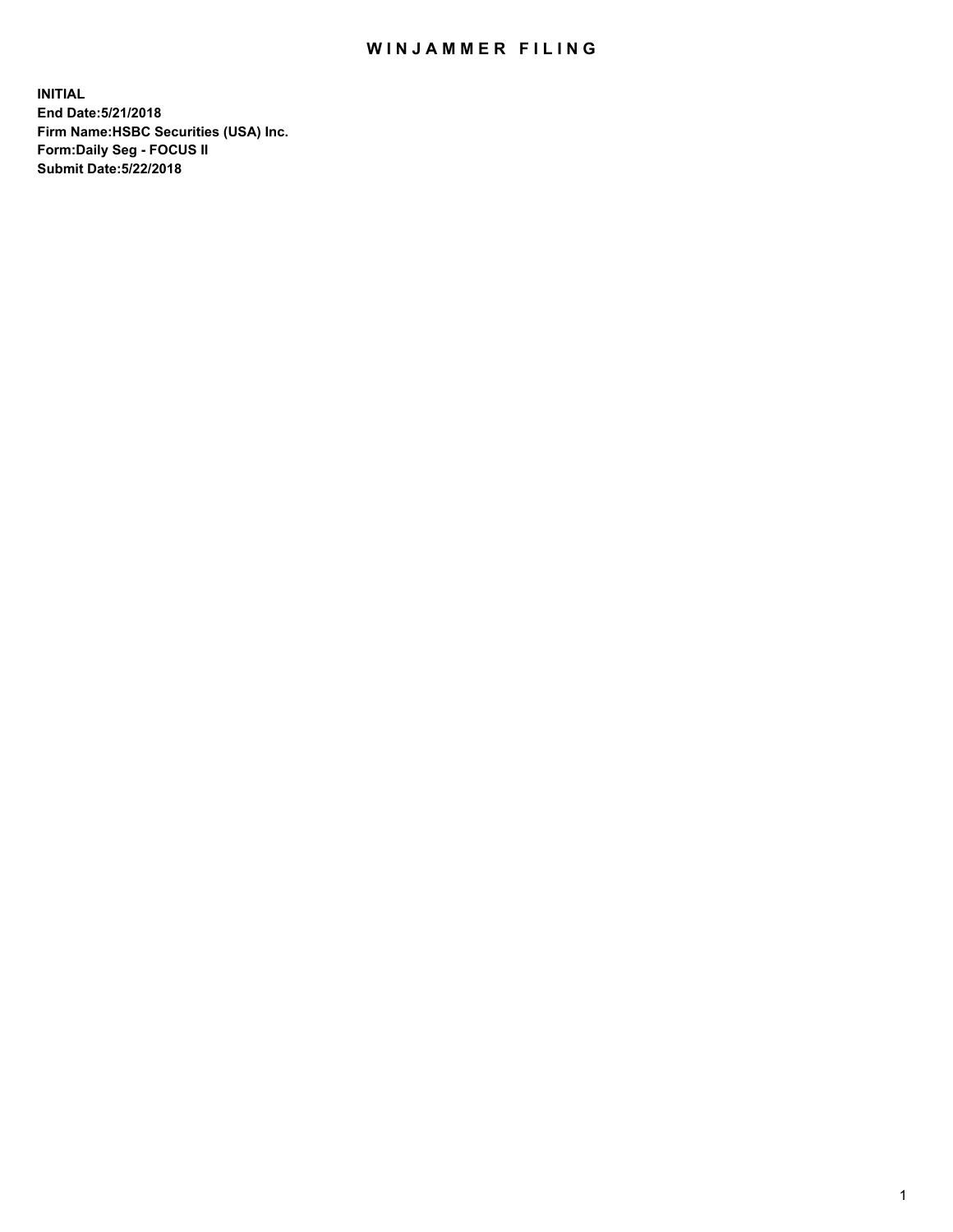## **INITIAL End Date:5/21/2018 Firm Name:HSBC Securities (USA) Inc. Form:Daily Seg - FOCUS II Submit Date:5/22/2018 Daily Segregation - Cover Page**

| Name of Company<br><b>Contact Name</b><br><b>Contact Phone Number</b><br><b>Contact Email Address</b>                                                                                                                                                                                                                         | <b>HSBC Securities (USA) Inc.</b><br><b>Michael Vacca</b><br>212-525-7951<br>michael.vacca@us.hsbc.com |
|-------------------------------------------------------------------------------------------------------------------------------------------------------------------------------------------------------------------------------------------------------------------------------------------------------------------------------|--------------------------------------------------------------------------------------------------------|
| FCM's Customer Segregated Funds Residual Interest Target (choose one):<br>a. Minimum dollar amount: ; or<br>b. Minimum percentage of customer segregated funds required:% ; or<br>c. Dollar amount range between: and; or<br>d. Percentage range of customer segregated funds required between: % and %.                      | 147,000,000<br><u>0</u><br><u>00</u><br>0 <sub>0</sub>                                                 |
| FCM's Customer Secured Amount Funds Residual Interest Target (choose one):<br>a. Minimum dollar amount: ; or<br>b. Minimum percentage of customer secured funds required:%; or<br>c. Dollar amount range between: and; or<br>d. Percentage range of customer secured funds required between: % and %.                         | 25,000,000<br><u>0</u><br><u>00</u><br>00                                                              |
| FCM's Cleared Swaps Customer Collateral Residual Interest Target (choose one):<br>a. Minimum dollar amount: ; or<br>b. Minimum percentage of cleared swaps customer collateral required:%; or<br>c. Dollar amount range between: and; or<br>d. Percentage range of cleared swaps customer collateral required between:% and%. | 95,000,000<br><u>0</u><br>0 <sub>0</sub><br>0 <sub>0</sub>                                             |

Attach supporting documents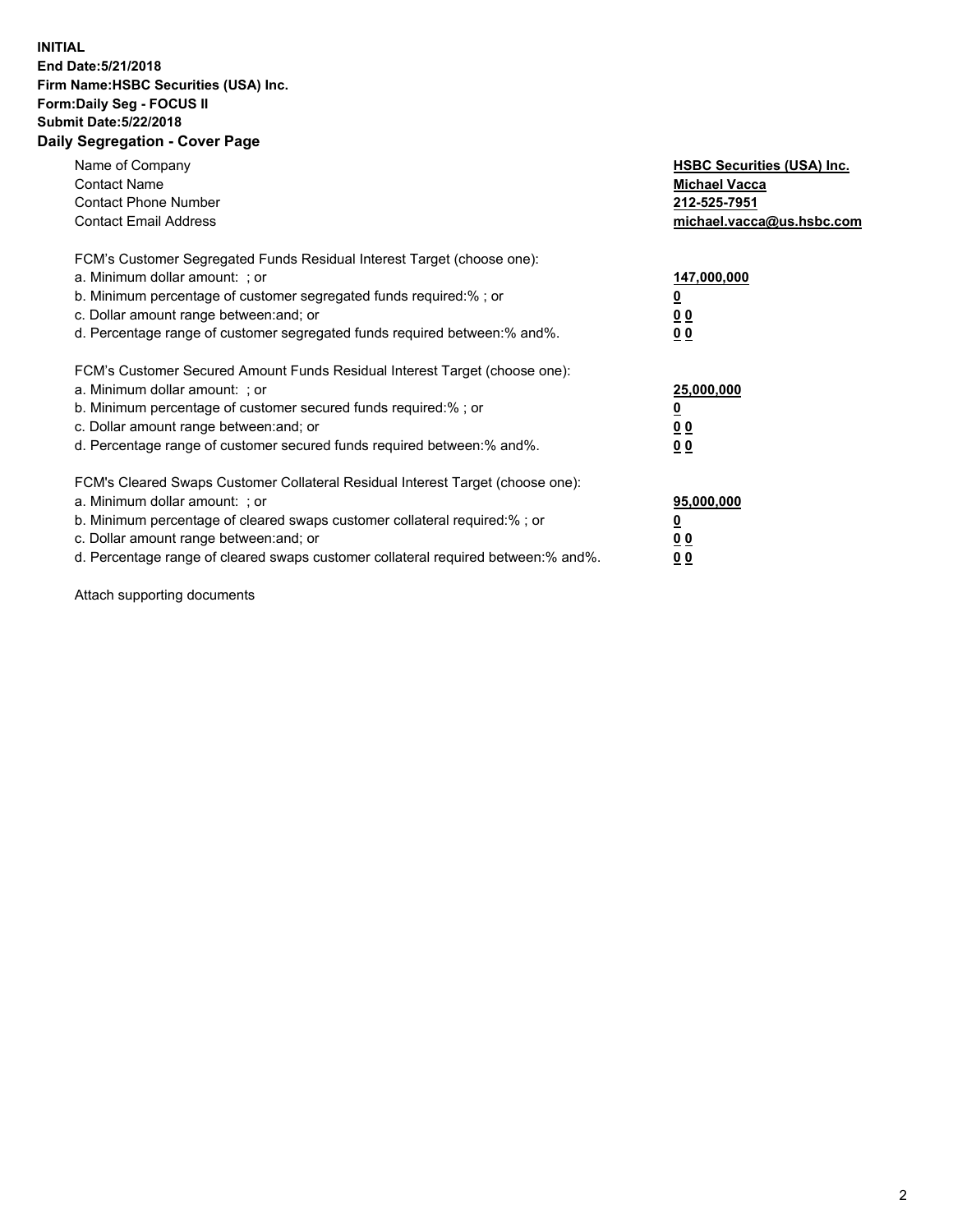**INITIAL End Date:5/21/2018 Firm Name:HSBC Securities (USA) Inc. Form:Daily Seg - FOCUS II Submit Date:5/22/2018 Daily Segregation - Secured Amounts**

Foreign Futures and Foreign Options Secured Amounts Amount required to be set aside pursuant to law, rule or regulation of a foreign government or a rule of a self-regulatory organization authorized thereunder **0** [7305] 1. Net ledger balance - Foreign Futures and Foreign Option Trading - All Customers A. Cash **115,626,175** [7315] B. Securities (at market) **95,591,948** [7317] 2. Net unrealized profit (loss) in open futures contracts traded on a foreign board of trade **-44,013,066** [7325] 3. Exchange traded options a. Market value of open option contracts purchased on a foreign board of trade **0** [7335] b. Market value of open contracts granted (sold) on a foreign board of trade **0** [7337] 4. Net equity (deficit) (add lines 1. 2. and 3.) **167,205,057** [7345] 5. Account liquidating to a deficit and account with a debit balances - gross amount **2,186,251** [7351] Less: amount offset by customer owned securities **-2,186,251** [7352] **0** [7354] 6. Amount required to be set aside as the secured amount - Net Liquidating Equity Method (add lines 4 and 5) **167,205,057** [7355] 7. Greater of amount required to be set aside pursuant to foreign jurisdiction (above) or line 6. **167,205,057** [7360] FUNDS DEPOSITED IN SEPARATE REGULATION 30.7 ACCOUNTS 1. Cash in banks A. Banks located in the United States **61,424,221** [7500] B. Other banks qualified under Regulation 30.7 **0** [7520] **61,424,221** [7530] 2. Securities A. In safekeeping with banks located in the United States **49,645,823** [7540] B. In safekeeping with other banks qualified under Regulation 30.7 **0** [7560] **49,645,823** [7570] 3. Equities with registered futures commission merchants A. Cash **0** [7580] B. Securities **0** [7590] C. Unrealized gain (loss) on open futures contracts **0** [7600] D. Value of long option contracts **0** [7610] E. Value of short option contracts **0** [7615] **0** [7620] 4. Amounts held by clearing organizations of foreign boards of trade A. Cash **0** [7640] B. Securities **0** [7650] C. Amount due to (from) clearing organization - daily variation **0** [7660] D. Value of long option contracts **0** [7670] E. Value of short option contracts **0** [7675] **0** [7680] 5. Amounts held by members of foreign boards of trade A. Cash **94,478,351** [7700] B. Securities **45,946,125** [7710] C. Unrealized gain (loss) on open futures contracts **-44,013,066** [7720] D. Value of long option contracts **0** [7730] E. Value of short option contracts **0** [7735] **96,411,410** [7740] 6. Amounts with other depositories designated by a foreign board of trade **0** [7760] 7. Segregated funds on hand **0** [7765] 8. Total funds in separate section 30.7 accounts **207,481,454** [7770] 9. Excess (deficiency) Set Aside for Secured Amount (subtract line 7 Secured Statement Page 1 from Line 8) **40,276,397** [7380] 10. Management Target Amount for Excess funds in separate section 30.7 accounts **25,000,000** [7780] 11. Excess (deficiency) funds in separate 30.7 accounts over (under) Management Target **15,276,397** [7785]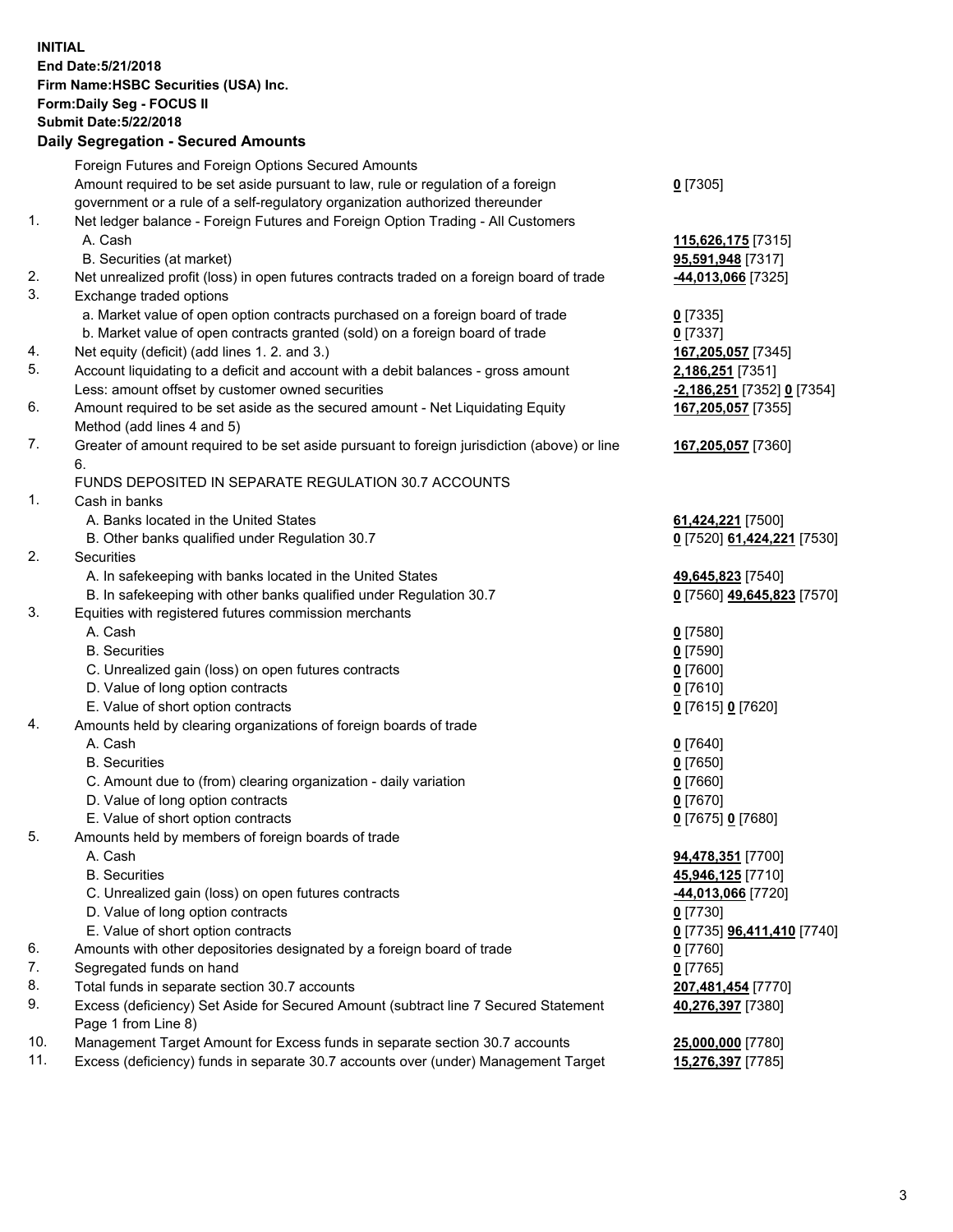**INITIAL End Date:5/21/2018 Firm Name:HSBC Securities (USA) Inc. Form:Daily Seg - FOCUS II Submit Date:5/22/2018 Daily Segregation - Segregation Statement** SEGREGATION REQUIREMENTS(Section 4d(2) of the CEAct) 1. Net ledger balance A. Cash **312,378,030** [7010] B. Securities (at market) **1,513,789,292** [7020] 2. Net unrealized profit (loss) in open futures contracts traded on a contract market **62,579,344** [7030] 3. Exchange traded options A. Add market value of open option contracts purchased on a contract market **307,418,878** [7032] B. Deduct market value of open option contracts granted (sold) on a contract market **-100,110,170** [7033] 4. Net equity (deficit) (add lines 1, 2 and 3) **2,096,055,374** [7040] 5. Accounts liquidating to a deficit and accounts with debit balances - gross amount **9,187,556** [7045] Less: amount offset by customer securities **-9,049,046** [7047] **138,510** [7050] 6. Amount required to be segregated (add lines 4 and 5) **2,096,193,884** [7060] FUNDS IN SEGREGATED ACCOUNTS 7. Deposited in segregated funds bank accounts A. Cash **25,825,888** [7070] B. Securities representing investments of customers' funds (at market) **0** [7080] C. Securities held for particular customers or option customers in lieu of cash (at market) **247,368,587** [7090] 8. Margins on deposit with derivatives clearing organizations of contract markets A. Cash **490,736,557** [7100] B. Securities representing investments of customers' funds (at market) **0** [7110] C. Securities held for particular customers or option customers in lieu of cash (at market) **1,219,135,905** [7120] 9. Net settlement from (to) derivatives clearing organizations of contract markets **10,055,489** [7130] 10. Exchange traded options A. Value of open long option contracts **307,418,878** [7132] B. Value of open short option contracts **-100,110,170** [7133] 11. Net equities with other FCMs A. Net liquidating equity **7,972,370** [7140] B. Securities representing investments of customers' funds (at market) **0** [7160] C. Securities held for particular customers or option customers in lieu of cash (at market) **0** [7170] 12. Segregated funds on hand **47,284,800** [7150] 13. Total amount in segregation (add lines 7 through 12) **2,255,688,304** [7180] 14. Excess (deficiency) funds in segregation (subtract line 6 from line 13) **159,494,420** [7190] 15. Management Target Amount for Excess funds in segregation **147,000,000** [7194]

16. Excess (deficiency) funds in segregation over (under) Management Target Amount Excess

**12,494,420** [7198]